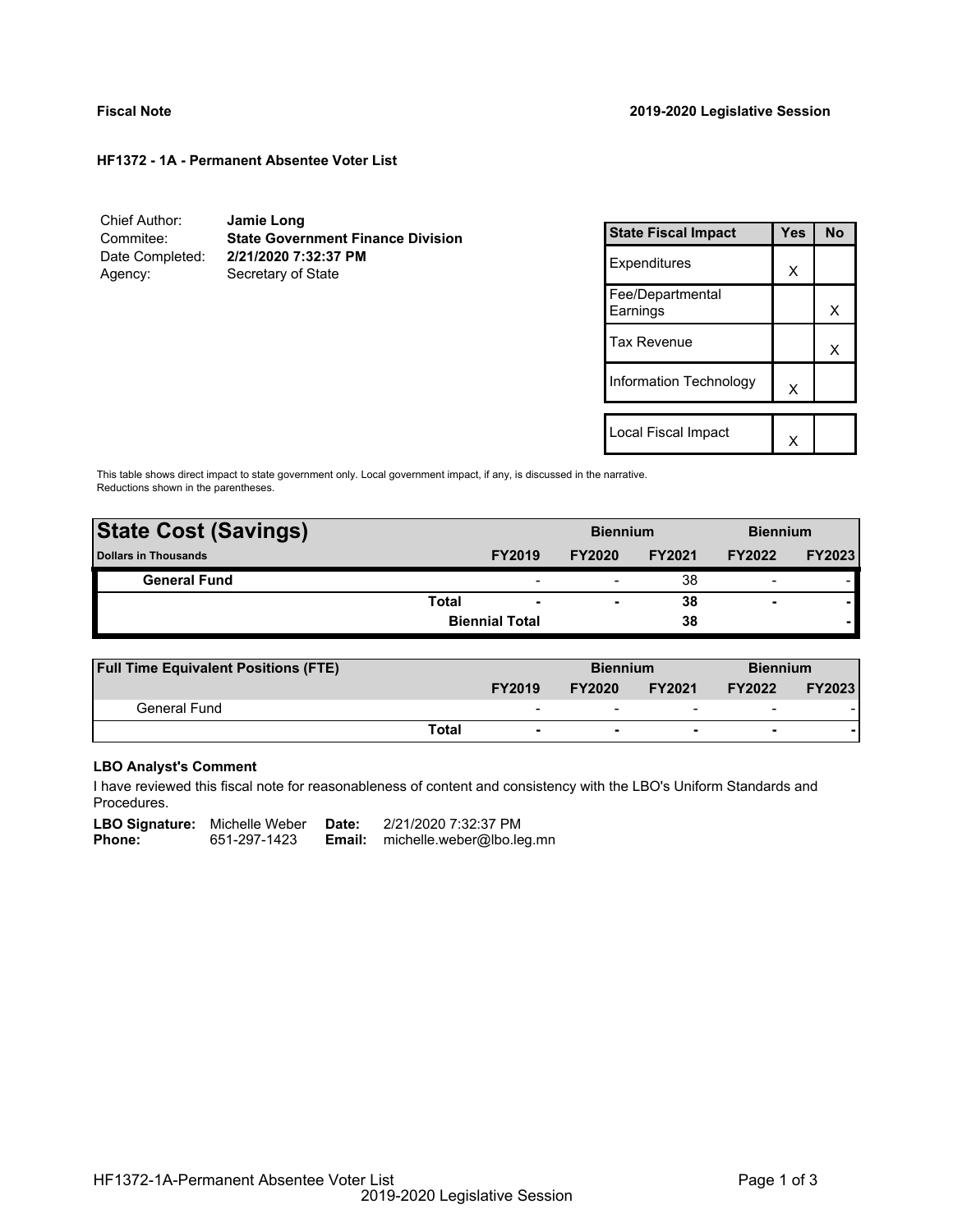# **State Cost (Savings) Calculation Details**

This table shows direct impact to state government only. Local government impact, if any, is discussed in the narrative. Reductions are shown in parentheses.

\*Transfers In/Out and Absorbed Costs are only displayed when reported.

| State Cost (Savings) = 1-2                        |              |                          | <b>Biennium</b> |               | <b>Biennium</b> |               |
|---------------------------------------------------|--------------|--------------------------|-----------------|---------------|-----------------|---------------|
| <b>Dollars in Thousands</b>                       |              | <b>FY2019</b>            | <b>FY2020</b>   | <b>FY2021</b> | <b>FY2022</b>   | <b>FY2023</b> |
| <b>General Fund</b>                               |              |                          |                 | 38            |                 |               |
|                                                   | <b>Total</b> | ٠                        |                 | 38            |                 |               |
|                                                   |              | <b>Biennial Total</b>    |                 | 38            |                 |               |
| 1 - Expenditures, Absorbed Costs*, Transfers Out* |              |                          |                 |               |                 |               |
| <b>General Fund</b>                               |              |                          |                 | 38            |                 |               |
|                                                   | <b>Total</b> | ۰                        | $\blacksquare$  | 38            |                 |               |
|                                                   |              | <b>Biennial Total</b>    |                 | 38            |                 |               |
| 2 - Revenues, Transfers In*                       |              |                          |                 |               |                 |               |
| <b>General Fund</b>                               |              | $\overline{\phantom{0}}$ |                 |               |                 |               |
|                                                   | <b>Total</b> | $\overline{\phantom{0}}$ | ۰               |               | ۰               |               |
|                                                   |              | <b>Biennial Total</b>    |                 |               |                 |               |

# **Bill Description**

This bill changes the current permanent absentee balloting system to provide that a permanent absentee voter, instead of receiving an application for absentee ballot for each election, will instead automatically receive the actual ballot itself, and the election to be a permanent absentee voter will effectively be the application.

Residents of mail ballot precincts, where ballots are already sent to all registered voters, are excluded from electing this status in order to insure that those voters receive only one ballot per election.

### **Assumptions**

The modification of the voter registration paper form will take a nominal amount of time. Posting the pdf to the web will take a similarly small amount of time. A total of two hours is estimated for this work.

There will be significant programming for this function. At least the following actions in SVRS will need to be modified or added:

> 1) A flag for county auditors to enter from a paper voter registration application that a person is electing permanent absentee ballot status must be added in SVRS.

2) The online voter registration must have added a box electing permanent absentee ballot status.

3) A flag that will indicate whether an individual voter has elected permanent absentee ballot status must be added to SVRS.

4) A report must be created in SVRS that county auditors can use to create labels to send out an absentee ballot for every election to those who have elected permanent absentee ballot status.

5) The AB module of SVRS must also reflect all of this.

There may be other ancillary changes required as well.

# **Expenditure and/or Revenue Formula**